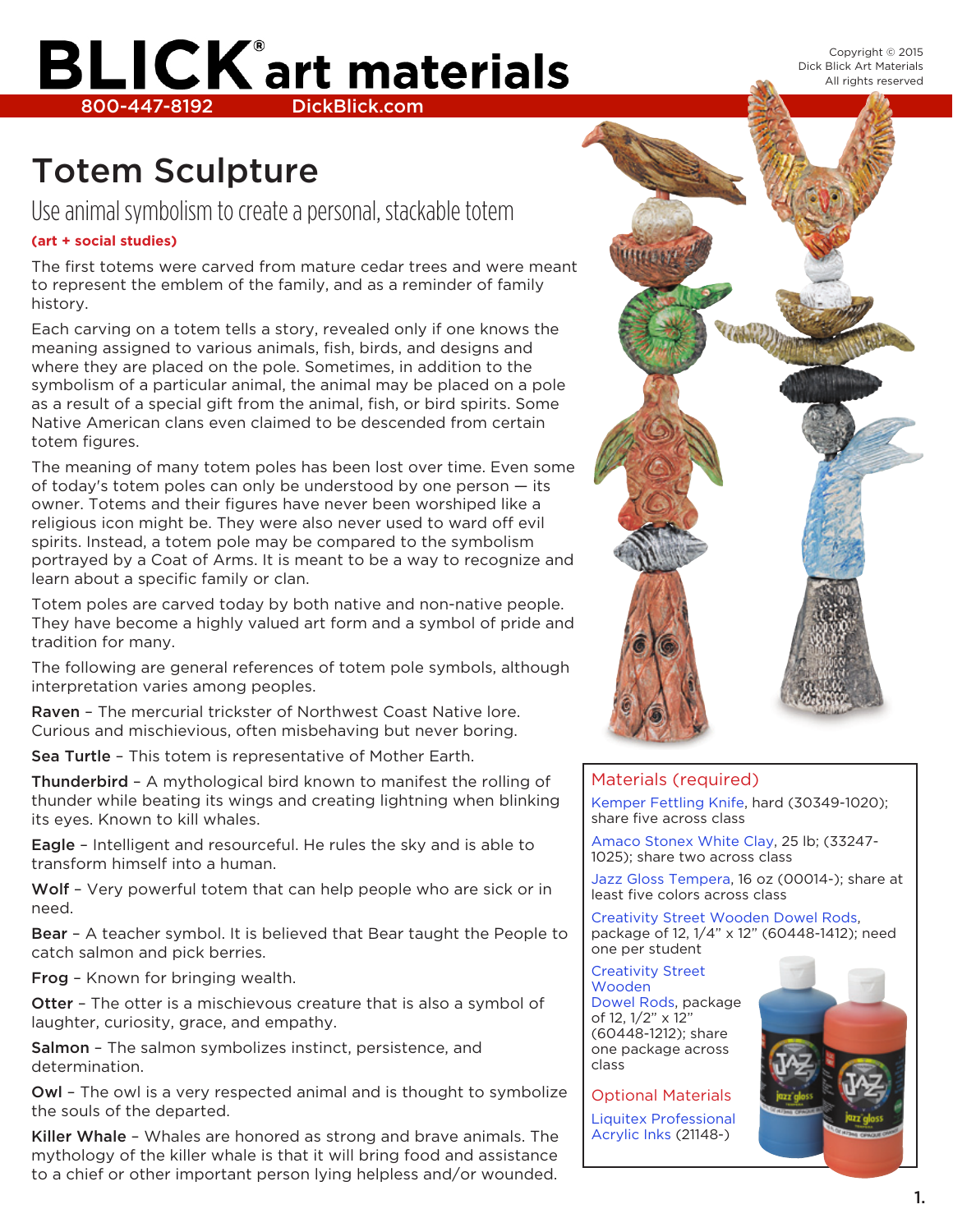

*Step 1: Create a base for the totem with air-hardening clay and a 1/4" dowel.*



*Step 2: Model four separate animal totems, then punch a hole through the center of each using the 1/2" dowel.*



*Step 3: Allow to dry, apply color, and stack!*

Otter – The otter is a mischievous creature that is also a symbol of laughter, curiosity, grace, and empathy.

Salmon – The salmon symbolizes instinct, persistence, and determination.

Owl – The owl is a very respected animal and is thought to symbolize the souls of the departed.

Killer Whale – Whales are honored as strong and brave animals. The mythology of the killer whale is that it will bring food and assistance to a chief or other important person lying helpless and/or wounded.

**GRADES 3-12** Note: Instructions and materials are based upon a class size of 24 students. Adjust as needed.

#### Preparation

- 1. Research meanings of totem carvings and placement.
- 2. Provide each student with 2 pounds of air hardening clay and one 1/4" dowel.

#### **Process**

- 1. Make the clay base for the totem pole first. Starting with a ball of clay about the size of an orange, mold it into a pyramid shape. It can be sliced with a fettling knife, or paddled with a wooden paddle or the tabletop to create flat sides. Impress texture on the sides if desired. Lastly, press the 1/4" dowel into the narrow end of the base all the way down to approximately 1/2" from the bottom. Make sure the dowel is straight from front to back and side to side. Allow to dry in place.
- 2. Choose four animals as symbols that describe the [personality or clan attributes of the creator of the](http://www.dickblick.com)

totem. Model the animals out of air-hardening clay. When an animal totem is complete, press the 1/2" dowel through the center. Clean the edges of the hole, if necessary, by trimming with a fettling knife. Position the first animal on the totem pole by sliding it down the 1/4" dowel, being careful not to move the dowel.

- 3. Repeat the process in step 2 for each of the other three animal symbols The totem dowel does not need to go all the way through the top animal. Try to construct each animal so that four of them will cover the dowel. If necessary, the 1/4" dowel can be cut with scissors for a perfect fit. Allow the totem animals to dry on the dowel.
- 4. Now add color! Any acrylic paint can be used; however, younger students can apply Jazz Tempera for bright, glossy color. Older students may want to experiment with Professional Liquitex Acrylic inks for a more traditional sophisticated and stained look. Either way, the totems will come alive!

# $\mathbf{BLICK}^*$ art materials  $_{800-447-8192}$  DickBlick.com 2.